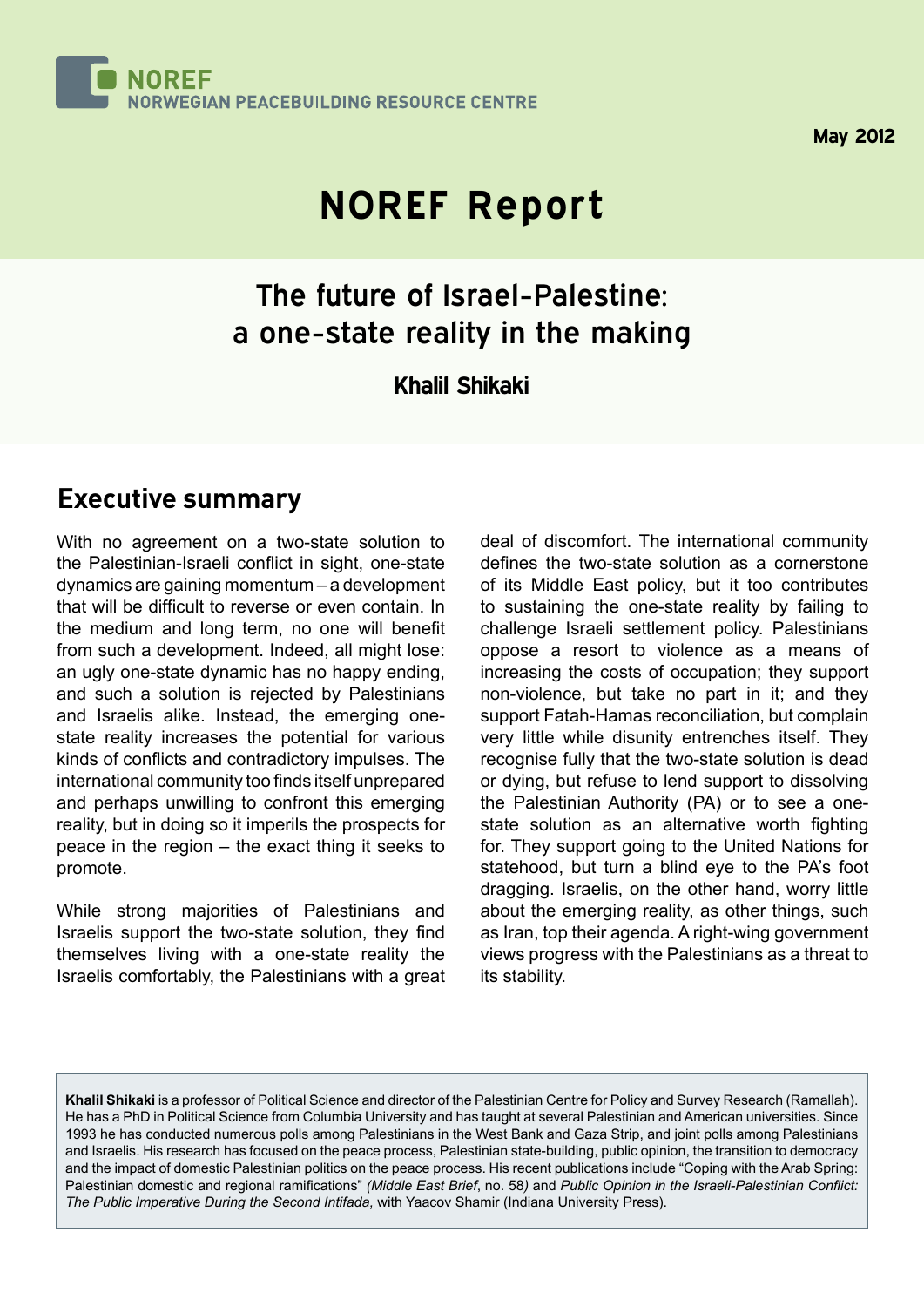## **Introduction**

The future does not look promising for the Israeli-Palestinian conflict. In Israel, the right is winning public support and will probably win the next elections. With dim chances for reconciliation, Palestinian divisions are contributing to rising questioning of Palestinian Authority (PA) legitimacy and threatening Palestinian democracy. The current Abbas-Fayyad partnership faces growing challenges and might not survive for long. All of this weakens the capacity of the Palestinians to put forward a coherent position. Palestinian steps at the United Nations (UN), while useful in strengthening two-state dynamics, could backfire with punitive Israeli and American sanctions that could debilitate the Palestinian economy and statebuilding efforts. The international and regional environments are just as bad: the upcoming U.S. presidential elections preclude any chance of a return to negotiations and the outcome of the Obama administration's conflict with Israel over settlements demonstrates the limits of U.S. capacity to use leverage against the parties. The ramifications of the Arab Spring contribute to greater marginalisation of the Palestinian issue and will deprive Israelis and Palestinians of the managing capacity and stabilising influences of Egypt, Saudi Arabia and Jordan for possibly the next five to ten years. An Israeli war with Iran over the latter's nuclear programme will only make things worse.

Without a negotiated two-state solution, three alternatives present themselves: a default alternative called the status quo or the onestate reality, which has no chance in the short to mid term of becoming a one-state solution; a unilateral Israeli step to begin to separate from the Palestinians by encouraging settlers to relocate to the so-called settlement blocs, while perhaps renouncing sovereignty over most of the West Bank and keeping the Israeli army in place; or a massive Palestinian resistance campaign combining various elements of violence, nonviolence and diplomatic warfare.

All parties have an interest in returning to negotiations, but few expect this to happen, and even fewer believe that an agreement can come from any negotiations between the PA and the right-wing government in Israel. Other options are

not promising either. Palestinians face particularly difficulties in having to choose between options: seeking to consolidate two-state dynamics or seeking to consolidate one-state dynamics. This is compounded by another dilemma: steps they might adopt in the hope of strengthening two-state dynamics could in fact produce the unintended effect of strengthening one-state dynamics, while steps to strengthen one-state dynamics could in fact produce the opposite outcome. Palestinians therefore end up drifting with no clear strategy – except in their firm opposition to a resort to violence. Furthermore, with commitment to the two-state solution remaining solid, talk about a one-state option or dissolving the PA remains only tactical, an ineffective bluff that seeks to raise Israeli and international concern. And despite the extensive rhetoric in favour of reconciliation, foot dragging remains the essential characteristic of Fatah's and Hamas's efforts in this regard.

Concern about U.S. and Israeli reactions to the PA's UN and reconciliation efforts probably forced the current Palestinian pause. It is possible that the PA leadership, while awaiting the outcome of the U.S. elections and despite its great interest in maintaining public legitimacy, seeks to avoid taking dramatic steps – whether at the UN or with Hamas – that it fears it cannot reverse later without a heavy cost and too many risks to its state-building efforts. Similarly, while the PA leadership continues to give lip service to popular non-violent resistance, it does absolutely nothing to encourage it. A non-violent campaign faces strong opposition from the Palestinian security services, which fear it would soon deteriorate into violence. Public distrust of Fatah due to prevailing perceptions of corruption and lack of sincerity about confronting the Israelis, Abbas's lack of charisma and the Fatah-Hamas split all discourage massive public participation in nonviolent activities.

Israel's ability to remain Jewish and democratic is threatened by its own settlement interests and other occupation policies. But Israel feels no urgency in addressing this apparent conflict. Yet, as in 2004-2005, even a right-wing government might resort to unilateral steps to reduce Israel's mid- and long-term risks. A freeze in settlement construction east of the wall/separation barrier while encouraging settlers to voluntarily move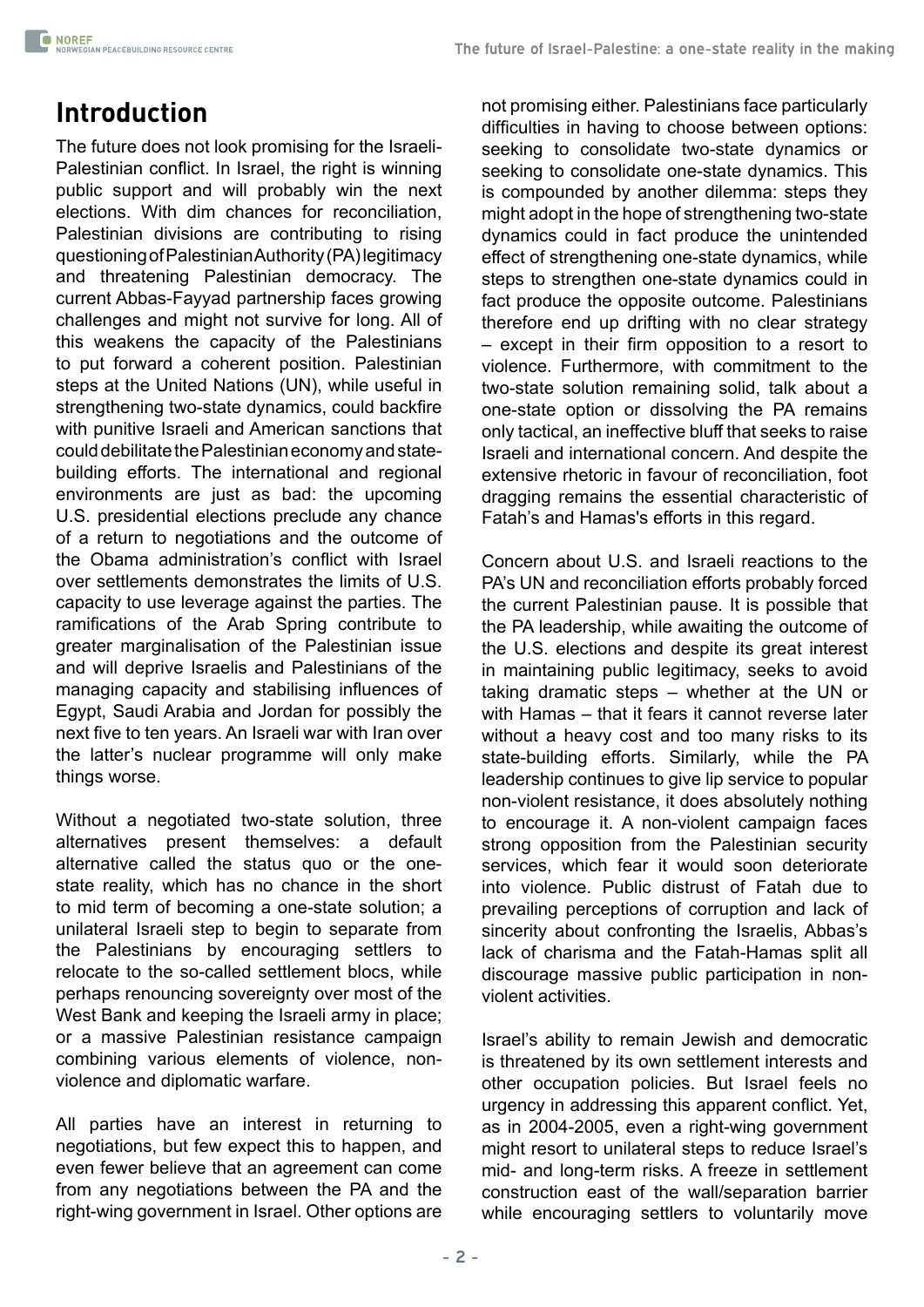to settlements west of the barrier, although strongly rejected by the right today, might seem more plausible in the future. A right-centre coalition might be more willing to take the risk of confronting settlers, but it is highly unlikely that a right-extreme right coalition would.

#### **The problem**

While the international community and most Palestinians and Israelis support a two-state solution to the Palestinian-Israeli conflict, it is highly unlikely that an agreement along these lines will be reached any time soon – or, indeed, in the next several years. Yet, in the absence of an agreement, developments on the ground – after 45 years of Israeli occupation, demographic changes and settlement expansion – together with existing and anticipated trends in the two societies, will soon create a reality that might dramatically alter the prospects for Palestinian-Israeli peace based on terms acceptable to both sides.

One stark aspect of the emerging reality, i.e. the gravitation to a one-state situation, might be difficult, if not impossible, to contain – let alone reverse – any time soon. An ugly one-state reality, driven by very well-known dynamics, is developing day by day, even though it entails significant costs to Palestinians and Israelis alike and brings no gains to the international community. The problem with this reality is that it is one in which Israeli Jews control the land, and with it the future of Palestinians, while the latter lack the capacity to determine their own fate or directly influence Israeli policies. Moreover, this reality, no matter how repugnant it becomes, is not likely to be transformed – at least in the conceivable future – into a negotiated one-state solution: most Palestinians oppose such a solution and most Israeli Jews view it as an existential threat.

In the meantime, Palestinian rejection of the status quo and its emerging reality creates a potential for violent, non-violent and diplomatic confrontations with Israel. On the Israeli side, while the right wing seeks to consolidate the most effective one-state dynamic, i.e. settlement expansion, some, mostly on the centre-left, seek to abort it by promoting a unilateral alternative, one that seeks to empower

a two-state dynamic, such as transferring security jurisdiction to the Palestinian security services and allowing Palestinian economic development of Area C, an area comprising about 60% of the West Bank that remains currently under full Israeli control.

For the international community, particularly the U.S. and its allies, acknowledging, let alone confronting and pre-empting, this evolving reality and all its one-state dynamics is extremely difficult, because doing so would alienate domestic pro-Israel groups and threaten alliancerelated interests. But in doing so, the international community imperils the prospects for peace in the region – the exact thing it seeks to promote. Yet, with two-state dynamics dying down and the two-state solution becoming out of reach due to practical reality, it is conceivable that Israelis, at least in the short and medium term, will fight to ensure the Jewish character of the emerging one-state reality, while Palestinians will similarly fight to reverse it or to ensure, in the long run, its Arab and Islamic character. Moreover, serious Palestinian-Israeli destabilisation will probably have serious negative consequences for the two Arab countries that have made peace with Israel – Jordan and Egypt – and which are also most vulnerable to Palestinian-Israeli developments.

#### **Supporting a two-state solution and living a one-state reality**

In principle, at least 70% of Palestinians and Israelis support the two-state solution. Palestinian support is deep and consistent, and driven by a strong sense of national identity with strong aspirations for independence and sovereignty for Palestinians in their own country. For this, they are willing to recognise Israel in 78% of historic Palestine and to accept other compromises related to land swaps, sharing East Jerusalem, settling most refugees in the Palestinian state. and living with various Israeli-favoured security measures. Israelis, driven similarly by a strong sense of national identity and painful historic experiences, seek a Jewish state and are willing to share historic Palestine – what they perceive to be the Land of Israel – with the Palestinians, even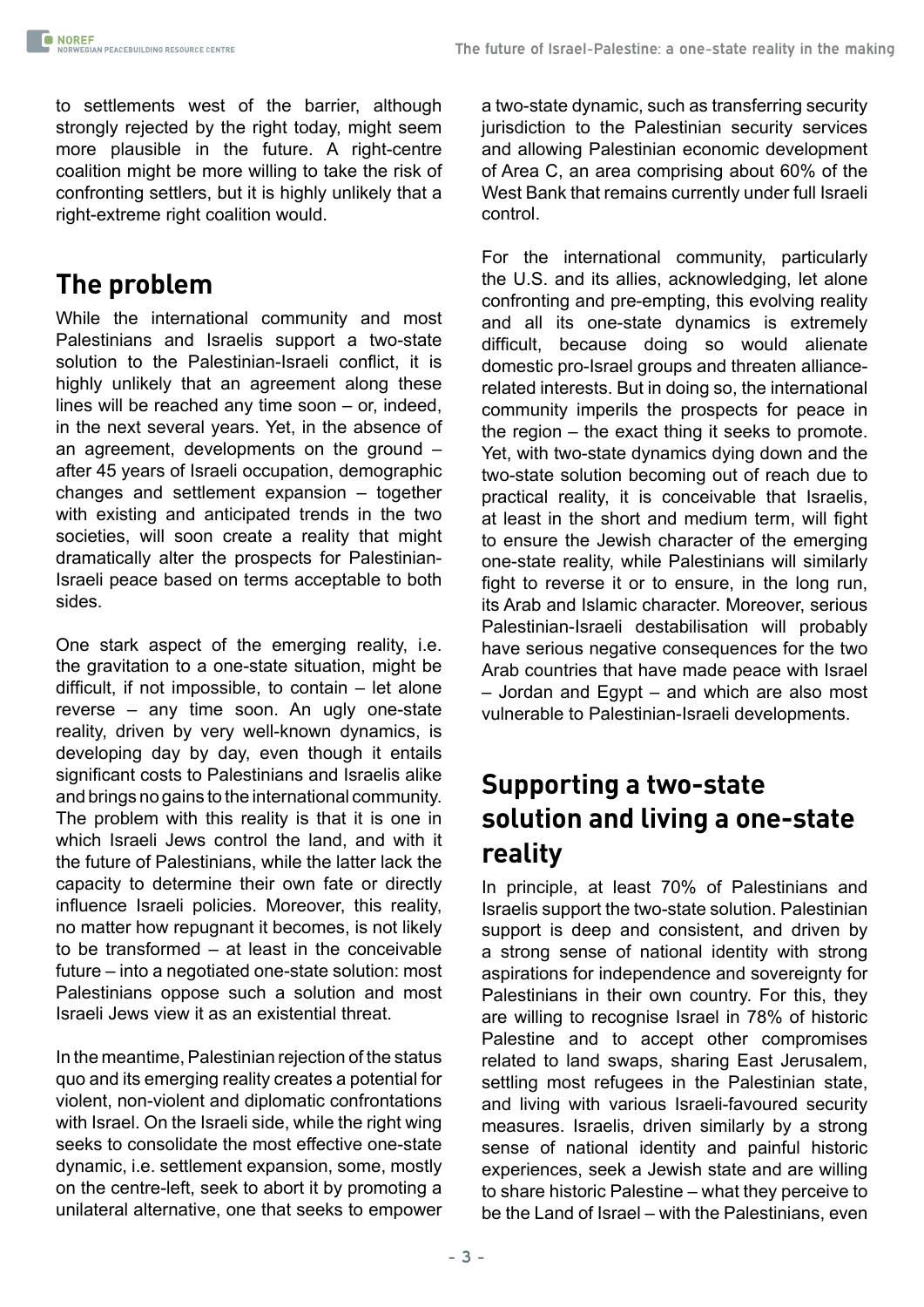if this means sharing Jerusalem and relocating tens of thousands of settlers from areas destined to become part of a Palestinian state. The U.S., the European Union and the rest of the international community define the two-state solution as a cornerstone of their Middle East policy and a guideline for their various diplomatic efforts. Egypt and Jordan view Palestinian statehood as means of protecting their most vital national interests.

Despite this support, movement toward a solution is stalemated – some would say permanently blocked – in part because the status quo, with all of its one-state dynamics, while intolerable for Palestinians, is relatively comfortable for Israelis and does not pose serious short-term costs for the international community. For Palestinians, the most distressing aspect of the status quo is that it is a dynamic process bringing with it, on a daily basis, solid facts on the ground that make it more difficult to reverse each subsequent day. Furthermore, occupation policies impose significant pain and suffering on the Palestinian public, and constrain any sustainable development or economic growth. Indeed, most Palestinians believe that a system of apartheid is gradually being established in front of their eyes and that the international community is not doing anything meaningful to prevent it.<sup>1</sup> Palestinian nationalists believe that delay in their independence and sovereignty destroys their ability to maintain public support at a time when competition with the Islamist Hamas has, given the rising influence of Islamists in the Arab world, become more and more intense.

Yet, despite all these considerations, a majority of Palestinians (60%) oppose a resort to violence as a means of resisting Israeli occupation and reversing or slowing down one-state dynamics. But despite the strong support they give to nonviolent resistance (61%), very few Palestinians participate in non-violent activities.<sup>2</sup> Efforts to unify Palestinian ranks through reconciliation between the two dominant Palestinian factions, Fatah and Hamas, have so far been blocked

by factional interests and deep mutual distrust. While close to 60% of Palestinians believe that the two-state solution is no longer viable due to Israeli settlement policy and while more than twothirds view the chances for the establishment of an independent Palestinian state next to Israel in the next five years as low or non-existent, twothirds or more oppose abandoning the two-state framework. Indeed, only 40% of Palestinians support dissolving the PA and less than 30% support shifting the struggle away from a twostate focus to a one-state focus as means of pressuring Israel to change its policies. While three-quarters of Palestinians favour going to the UN, very few have publicly expressed opposition to the PA's foot dragging on upgrading the status of the Palestine Liberation Organisation (PLO) at the UN from an observer mission to an observer state.

For Israelis, on the other hand, the Palestinian issue is the last thing on their mind. For Israeli prime minister Binyamin Netanyahu, any progress with the Palestinians has at least the potential, if not the certainty, of destabilising any right-wing coalition he forms. Adding the centrist Kadima to his coalition is not likely to produce meaningful change, particularly since the move seems to be motivated by Kadima's fear of a dramatic loss of public support in early elections, as current polls indicate. During the past three years Netanyahu has done his best to avoid a situation similar to the one that prevailed after he signed the Palestinian-Israeli Wye River Memorandum in October 1998, an agreement that brought down his government and forced early elections, which he then lost. Furthermore, public demand for progress with the Palestinians is very weak; most Israelis know little about life under occupation and, given the prevailing peace and quiet they currently enjoy, few feel the urge to demand policy change. For example, unlike the situation between 2002 and 2004 in the middle of the second *intifada*, only a minority of Israelis today demand an immediate "separation" from the Palestinians or a halt to settlement activities. The Israeli public and elite worry a lot more about other things: a perceived Iranian nuclear threat, internal sociopolitical problems, the Arab Spring and the rise of Islamists, and short-term security threats from Sinai and the Gaza Strip.

<sup>1</sup> Palestinians point to the fact that two legal systems are applied in the occupied territories, one to Israeli settlers and one to Palestinians. A recent example is documented in Amira Hass, "One country, two legal codes", *Haaretz*, May 7th 2012, p 7.

<sup>2</sup> All references to public opinion data in this piece are based on surveys conducted by the Palestinian Centre for Policy and Survey Research in 2011-2012; see http://www.pcpsr.org.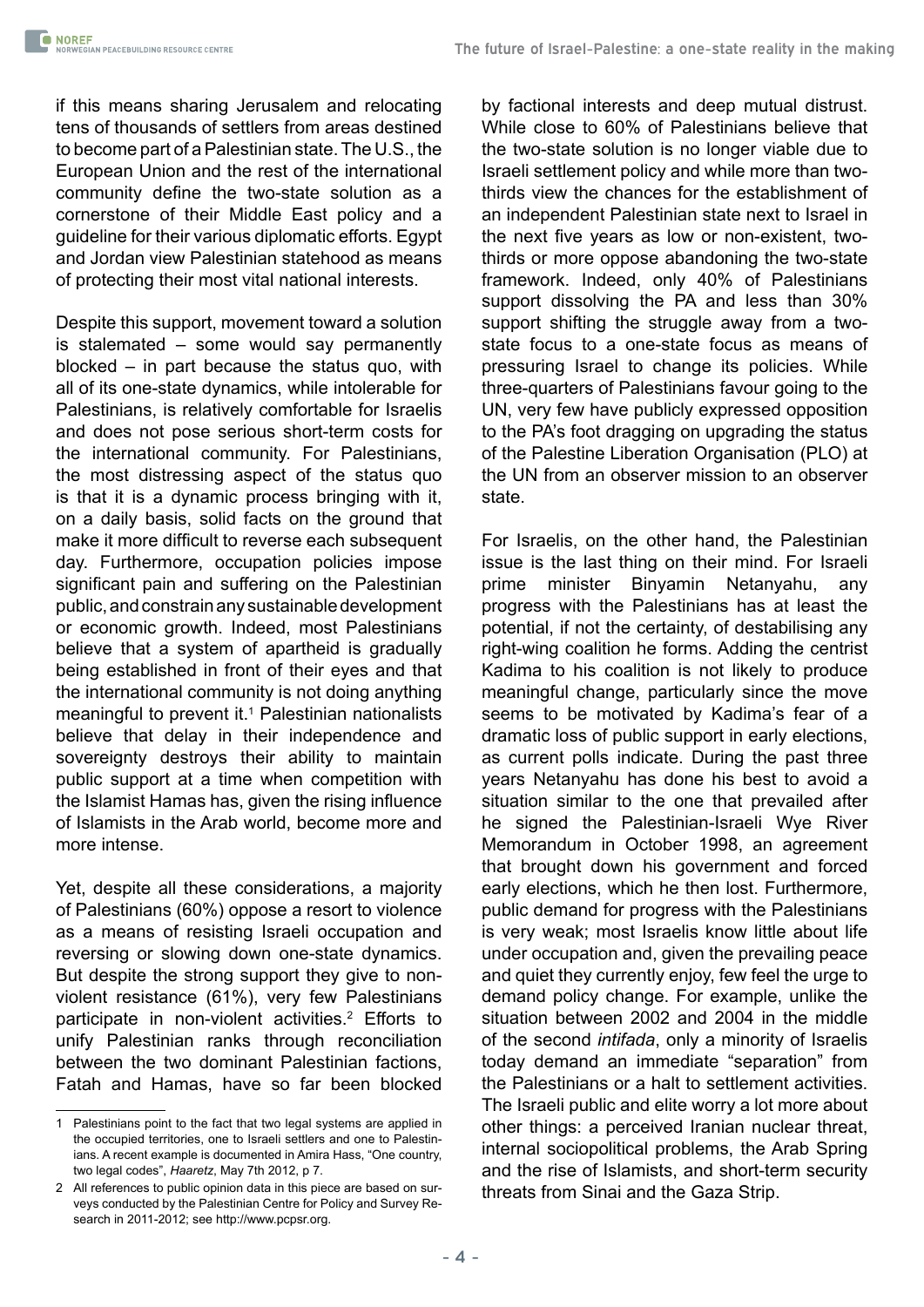### **Current and future developments discourage serious negotiations**

Domestic Israeli and Palestinian developments are gloomy. On the Israeli side, the most important driver empowering the one-state dynamics is the rising right-wing tendencies among the electorate. Made potent by five years of the second *intifada* culminating in Hamas's 2006 electoral victory, the trend to the right has been steadily progressing. The outcome of the next Israeli elections is likely to consolidate right-wing control over the next Knesset and government. Current Israeli polls indicate that the right-wing Likud leader, Binyamin Netanyahu, is by far the most popular Israeli leader today. With Netanyahu re-elected as prime minister, it is highly unlikely that any progress in the peace process will be feasible in the following four years. The message to the Palestinians will be one that will provoke despair and frustration.

On the Palestinian side, divisions in and the fragility and weakness of the Palestinian political system play a highly negative role impacting questions of legitimacy, national unity and government effectiveness, not to mention their impact on the future of Palestinian democracy. Abbas's ability to lead the PA will diminish over time, while his movement, Fatah, will find it difficult to find an alternative leader. The Abbas-Fayyad partnership, highly instrumental in driving Palestinian state-building, one of the most successful two-state dynamics, faces growing challenges and may not survive for long.

Despite recent positive developments on Fatah-Hamas reconciliation, it is unlikely that current efforts will move forward or lead to elections any time soon. Strong opposition among Hamas leaders in the Gaza Strip and among many Fatah leaders in the West Bank will probably prevent any breakthrough soon. Hamas in the Gaza Strip fears that even under the best of circumstances – in which the movement wins the elections – it will be denied any role in the West Bank by both Israel and Fatah, and that if it loses the elections, it will lose the ability to maintain legitimate control over the Gaza Strip. Fatah, on the other hand, fears that Hamas will never give up control

over the Gaza Strip, regardless of the outcome of elections. Without reconciliation, Abbas will probably find it difficult  $-$  if not impossible  $-$  to hold new elections, regain legitimacy or transfer leadership to another Fatah leader. A crisis of succession within Fatah and the PA will weaken the capacity of the Palestinians to put forward a coherent position.

The net outcome of these Israeli and Palestinian dynamics is to lessen the willingness to negotiate and to increase the chances for mutual Palestinian-Israeli diplomatic – and ultimately violent – confrontations. Palestinian diplomatic steps in the international arena, while useful in strengthening the two-state dynamics, could backfire with punitive Israeli and American sanctions and other countermeasures that could only weaken the two-state dynamics, for example by wiping out any progress Palestinians have made in their economy and state-building activities.

The international and regional environments are not much better, if not worse. During the past few years polarisation in the U.S. regarding the Israeli-Palestinian issue, with Republicans and Democrats competing to demonstrate who is more pro-Israeli, has significantly weakened America's ability to play an effective role in resolving the conflict. Regardless of the outcome of the U.S. presidential elections in November, it is highly unlikely that the newly elected administration will be in a position to take a leading role in reversing the damage currently inflicted on the two-state solution.

Moreover, given the changes brought about by the Arab Spring, Israel, Abbas and Fatah cannot rely on Egypt or any other major Arab country to help manage their mutual relations and contain any crisis that might erupt. The Arab world and the region as a whole are going through a transformation that will take a long time to mature and stabilise. In the interim, Israel will most likely seek to consolidate the status quo in its favour as means of reducing its own risks. Furthermore, the Arab world is currently in disarray, with each of its relevant powers preoccupied with its local troubles. It will probably take Egypt and Syria more than a decade to regain a truly influential role in the region and in Palestinian-Israeli relations.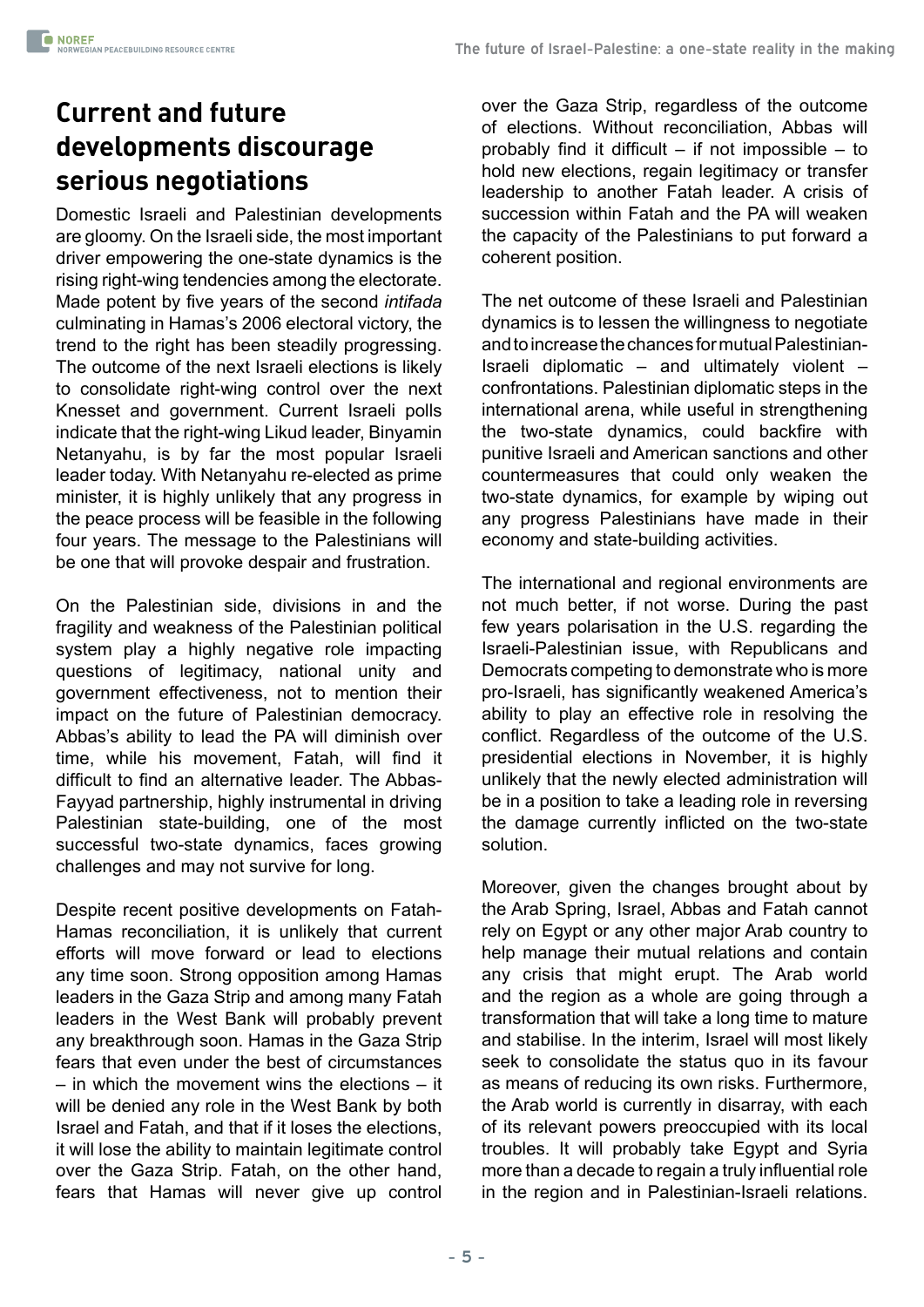Saudi Arabia will remain preoccupied with local Gulf threats and its concerns about its own stability for some time, not to mention the potentially catastrophic consequences of an Israeli-Iranian war. Given its own domestic vulnerabilities, even Jordan, the state most vulnerable to Palestinian-Israeli tensions, will find it more and more difficult to play a meaningful role, except in response to escalating crises.

The Netanyahu government has successfully managed to put Iran on top of the world's public agenda, thereby shifting international, particularly American, focus from Israeli settlement expansion to the Iranian nuclear programme. If diplomacy and sanctions fail and a war against Iran erupts in the next year or so, ending the Israeli occupation will probably become less and less relevant because the world will have to deal with the consequences and the long-term containment dynamics that will ensue. Iran, for its part, will probably seek to use Palestinian groups to inflict any punishment it can on Israel, increasing the chances for Palestinian-Israeli violence.

#### **Three alternatives to a negotiated two-state solution**

Once a negotiated two-state solution becomes impractical, three alternatives are likely to present themselves. The default alternative is the current one-state reality, sometimes referred to as continuation or consolidation of the status quo. Because it does not require any significant shift in policy on the part of either the Israelis or the Palestinians, this alternative is the most resilient of the three. As indicated earlier, for most Palestinians it is a reality comparable to South Africa's apartheid regime. Indeed, some Palestinians – a minority ranging between a quarter and a third of the public – believe that, given this reality, Palestinians should abandon the two-state solution and seek to transform the current reality into a one-state solution.<sup>3</sup> On the Israeli side, however, three-quarters of Israeli Jews oppose a one-state solution in which Palestinians and Jews enjoy equality.

Yet some Israelis, particularly those who view the Jewish character of the state as an existential imperative, argue that the only way to pre-empt further one-state dynamics – and thereby avoid a future in which Israel loses its Jewish character or evolves into an apartheid regime – is to revive two-state dynamics.<sup>4</sup> For example, they believe that Israel should unilaterally begin a process of separation from the Palestinians by renouncing its claim to sovereignty over most of the West Bank and encouraging West Bank settlers to move back to Israeli or into settlement blocs that Israel would unilaterally define as part of a postsettlement Israel.<sup>5</sup> Such a step would indeed be a second alternative to a negotiated two-state solution.

Finally, Palestinians, having lost hope of independence in a two-state solution, while rejecting the one-state reality, could return to various forms of resistance, most likely of the violent kind. Occasional rounds of mutual violence along a combination of lines from the first to the second *intifada* could erupt at some point in the future. Domestic Palestinian changes – for example, a weaker Fatah and a stronger Hamas, accompanied by increased settler violence against Palestinians, conflict over holy places or the Israeli army's mishandling of nonviolent protests – could provide a trigger for such Palestinian violence. A particularly emotional non-violent protest, such as the one currently under way on behalf of Palestinian prisoners in

<sup>3</sup> For a Palestinian view on the need for a one-state solution, see Diana Butto, "A united, democratic nation with equal rights for all", *New York Times*, February 29th 2012. Butto is a former adviser to the PLO's Negotiations Support Unit.

<sup>4</sup> Ehud Olmert, a former Israeli prime minister, was explicit when he said in 2007 that if the two-state solution fails, Israel "will face a South African-like struggle for equal voting rights ... [and if that happens] the state of Israel is finished".

<sup>5</sup> In support of unilateral steps to curtail the one-state reality, see Gilad Sher, "The only game in town", *Jerusalem Report*, April 23rd 2012, p 47; Asher Susser, *Israel, Jordan and Palestine: The Two-state Imperative,* Boston, Crown Centre for Middle East Studies, Brandeis University, December 2011; Susser's interview on the same topic: http://www.brandeis.edu/now/2012/march/twostate.html; and Dan Schueftan, "Unilateralism revisited: an agreement on a Palestinian state is not at hand", *Strategic Assessment,* vol 14, no. 1, April 2011, pp 81-94. In a *New York Times* piece ("Peace without partners", *New York Times,* April 24th 2012), Ami Ayalon, Orni Petruschka and Gilead Sher outlined elements of what they called "constructive unilateralism": "We recognize that a comprehensive peace agreement is unattainable right now. We should strive, instead, to establish facts on the ground by beginning to create a two-state reality in the absence of an accord. ... [Israel] should then end all settlement construction east of the security barrier and in Arab neighborhoods of Jerusalem. And it should create a plan to help 100,000 settlers who live east of the barrier to relocate within Israel's recognized borders ... the Israeli Army would remain in the West Bank until the conflict was officially resolved with a final-status agreement."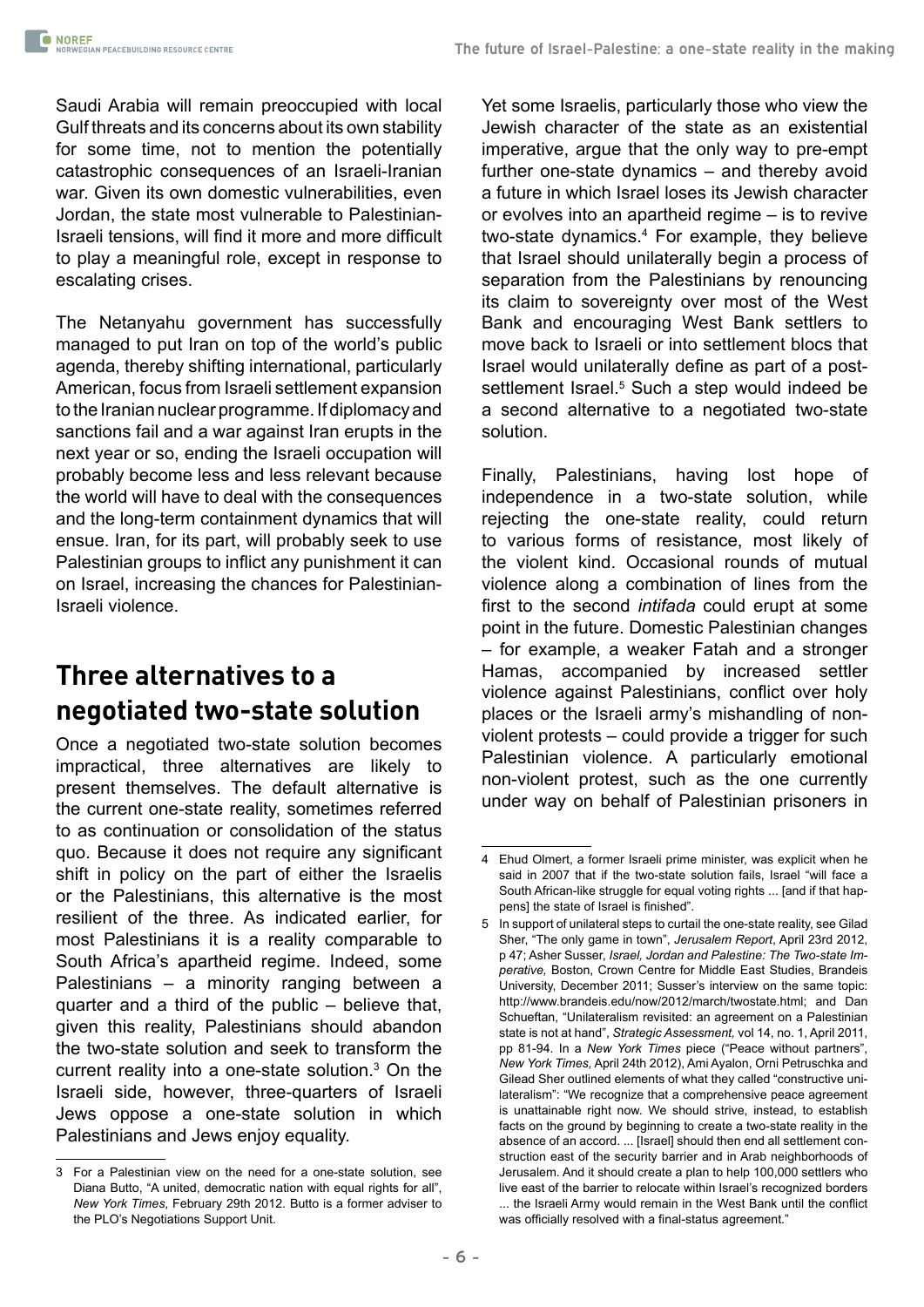Israeli jails on hunger strike, could escalate into widespread violence, for example, in the present circumstances, if some of the prisoners were to die.

#### **Short-term options**

Palestinians, Israelis and the international community all share an interest in returning to negotiations, viewing them as the best means of resolving the conflict. But the overwhelming majority of Palestinians and Israelis have little or no confidence in diplomacy and very few believe that a permanent settlement will be reached any time soon. Lack of effective international leadership of the process has effectively doomed it during the past four years. Even if negotiations between the PA and the Israeli right take place, they will probably be a road to nowhere. In the short term, the parties are forced to explore other options.

In the past, Palestinians have negotiated and/or resorted to violence; today they are doing neither. Belief that Netanyahu's right-wing coalition can never make peace in terms acceptable to them – or even embrace progress made in previous rounds of negotiations from Camp David in 2000 to Annapolis and the Olmert-Abbas talks in 2007-2008 – have led Palestinians to focus on pre-negotiations conditions: a settlement freeze and terms of reference for future negotiations. They have hoped that international – particularly American – pressure would force the Netanyahu government to slow down settlement expansion and moderate its position on the terms of a permanent settlement. However, it is clear that the chances that Israel will freeze settlement construction or agree to acceptable terms of reference to allow negotiations to start are slim. Under such conditions, it is inconceivable that Abbas would be able to go back to negotiations without losing what remains of his legitimacy. The one-state reality is therefore immune to change through negotiations.

During the past two years, Palestinians have been exploring their options. In doing so, they have faced contradictory impulses: should they seek to consolidate two-state dynamics (like seeking

admission to the UN as a state, waging a diplomatic warfare against Israeli in the international arena by charging it with war crimes, reconciling with Hamas and unifying the West Bank and Gaza Strip, organising massive non-violent popular resistance, and resorting to violence) or should they instead seek to intentionally consolidate one-state dynamics (like dissolving the PA, abandoning the two-state solution and adopting a one-state solution)? It goes without saying that in debating their options, Palestinians face a serious dilemma: steps they might adopt in the hope of strengthening two-state dynamics could in fact produce the unintended effect of strengthening one-state dynamics, and vice versa. For example, Israel and the U.S. Congress could impose financial and other sanctions against the PA in retaliation for Palestinian reconciliation or international diplomatic steps, thereby leading to a weaker PA. Similarly, a resort to violence would probably strengthen both dynamics: those of two states (sending signals to Israelis about the cost of continued occupation) and those of one state (the destruction of the Palestinian economy and public institutions as a consequence of Israeli retaliation). On the other hand, a Palestinian interest in one-state dynamics could in fact persuade the Israelis of the urgency of taking steps to separate themselves from the Palestinians before it is too late to do so. In addressing this dilemma, the Palestinian leadership finds itself at a loss, uncertain what to do.

While the declared position of the PA leadership has favoured the international route and while non-violent resistance has also received public support, the PA has in fact been in a drifting mode with no clear strategy, except in its firm opposition to a resort to violence. Furthermore, with commitment to the two-state solution remaining solid, talk about a one-state option or dissolving the PA remains only tactical, an ineffective bluff that seeks to raise Israeli and international concern. Rather, it is the Palestinian leadership's interest in safeguarding its state-building achievements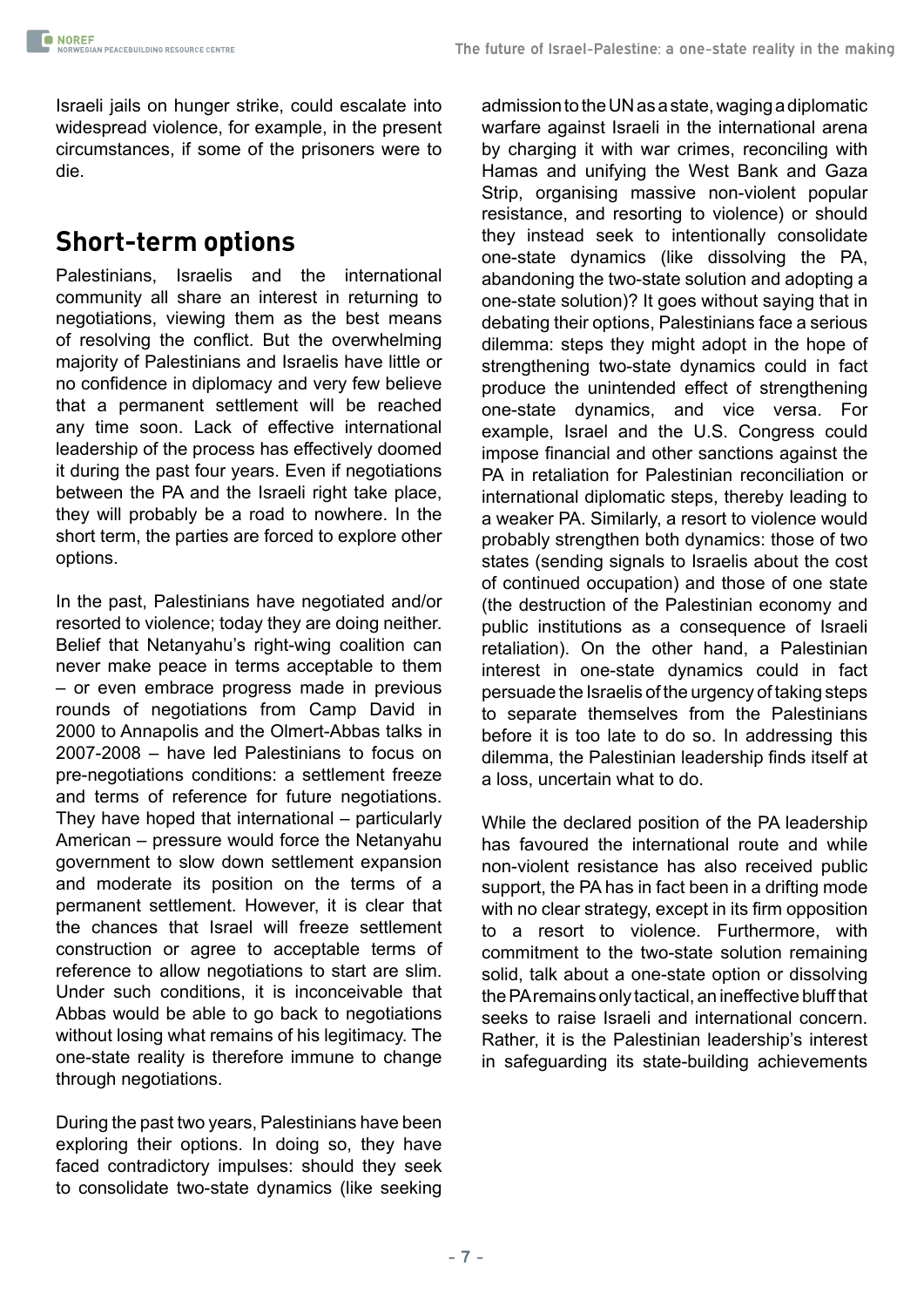that seems to drive official Palestinian thinking.<sup>6</sup>

Concern about American and Israeli reactions to the PA's UN and reconciliation efforts probably forced the current Palestinian pause. As the PA leadership soon discovered, American and Israeli reaction to its September 2011 UN diplomatic steps, which sought to upgrade the status of Palestinian UN representation, threatened to reverse all the gains it made in state-building at a time when very few European countries were willing to challenge American determination to thwart Palestinian efforts at the UN. Even inside Fatah and the PA government, many expressed doubts about the wisdom of asking for UN membership. While the PA leadership continues to flirt with the UN approach, little in fact remains today of the so-called "September process". Similarly, despite the rhetoric in favour of reconciliation, foot dragging remains the essential characteristic of Fatah's and Hamas's efforts. It is possible that the PA leadership, while awaiting the outcome of the American elections and despite its great interest in maintaining public legitimacy, seeks to avoid taking dramatic steps – at the UN or with Hamas – that it fears it cannot reverse later without a heavy cost and too many risks to its state-building efforts.

Similarly, while the PA leadership continues to give lip service to the concept of popular nonviolent resistance, it does absolutely nothing to encourage it. Waging a sustained non-violent campaign – an option mentioned frequently by Abbas and many other Palestinian leaders, and one that finds significant public support, as indicated earlier – looked promising in the middle of the Arab Spring, but concerns in official circles

about its likely consequences outweighed hopes of success. In this regard, the PA's own efforts to challenge Israeli control over Area C in the West Bank have proven to be merely cosmetic. Critically, a non-violent campaign faces strong opposition from the Palestinian security services, which fear that such a campaign would soon deteriorate into violence due to an expected violent Israeli response and would gradually allow armed militias to return to Palestinian streets. Under such conditions, the Palestinian security forces fear that they would be unable to enforce law and order, and that Hamas would take advantage of the anarchy that would follow to gain greater control. Furthermore, as we have seen, public distrust of Fatah due to prevailing perceptions of corruption and lack of sincerity about confronting the Israelis, Abbas' lack of charisma and the Fatah-Hamas split all discourage massive public participation in non-violent activities.

As Israel continues to move to the political right, it too has limited options in dealing with its predicament. Its ability to maintain Israel as Jewish and democratic is threatened by its own settlement interests and other occupation policies. But Israel feels no urgency in addressing this apparent conflict. This lack of urgency is driven by the numbing effect of the unthinkable nature of the one-state solution and perceptions that the unilateral pullout from the Gaza Strip, with its 1.4 million Palestinians, has diminished the immediate concerns about demography. The comfort most Israelis feel with the status quo encourages the perception that it should only be changed through negotiations. Yet a return to negotiations under terms acceptable to Palestinians faces strong opposition from settlers and their supporters among the public and government. Indeed, in a joint Palestinian-Israeli poll in March 2012 about 70% of Israelis rejected the two Palestinian conditions for a return to negotiations, i.e. a settlement freeze and acceptance of the 1967 borders as a basis for negotiations.<sup>7</sup> Similarly, during the past three years the Netanyahu government has done very little to help strengthen Fayyad's state-building efforts, not even in those areas, such as security control, in which Palestinian institution-building has been highly successful.

<sup>6</sup> In an interview in *Al-sharq al-awsat,* April 22nd 2012, PLO Executive Committee member Ahmad Quray, aka Abu al Alaa, expressed the view that the one-state solution is a Palestinian option. Yet, when asked if dissolving the PA was consistent with that option, he disagreed: "No, this is as if we are in the middle of a race then we shoot ourselves in the foot. The PA is an achievement, and one of the signposts of the Palestinian national struggle." In the middle of an unnoticed campaign by a minor Palestinian group promoting the one-state idea, Hafiz al Barghouti, chief editor of *Al Hayat al Jadidah,* a pro-Fatah daily, compared abandoning the two-state solution in favour of a one-state solution to forcing a woman to marry her rapist (March 25th 2012). Some Palestinians do argue that the PA and the international efforts to strengthen it have become a cover for continued occupation – indeed, a cover for hiding the one-state reality that is growing in its shadow. In fact, in one of the drafts of a letter Abbas sent to Netanyahu in April 2012, the PA president stated that the PA has lost its raison d'etre, since it was created as a prelude to statehood.

<sup>7</sup> http://www.pcpsr.org/survey/polls/2012/p43ejoint.html.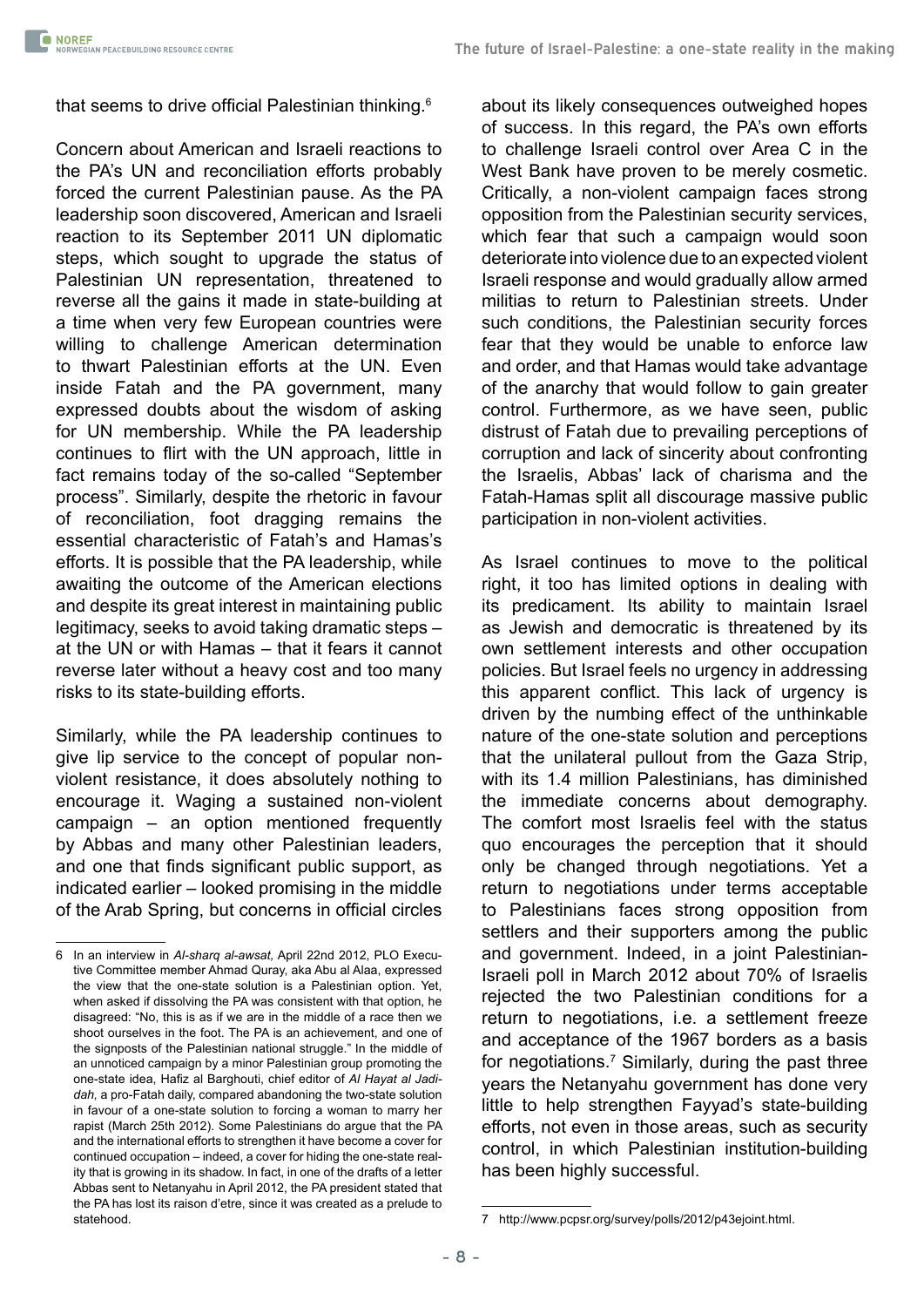Yet, as in 2004-2005, even a right-wing government might resort to unilateral steps to reduce Israel's medium- and long-term risks.<sup>8</sup> A freeze in settlement construction east of the wall/ separation barrier, while encouraging settlers to voluntarily move to settlements west of the barrier, although strongly rejected by the right today, might seem more plausible in the future. In such a scenario, while the Israeli military would stay in areas east of the barrier, Israel would announce its readiness to withdraw these forces as part of a permanent agreement. A right-centre coalition might be more willing to take the risk of confronting settlers, but it is highly unlikely that a right-extreme right coalition would. For such a coalition, maintaining the status quo, no matter how immoral, is the most desirable path; it is clearly much more preferable to pulling out from, or even annexing, the Palestinian territories.

## **Conclusion**

It goes without saying that the Palestinians have demonstrated strong commitment to strengthening the two-state dynamics, the Fayyad Two-year Plan being the most visible evidence of this. Seeking to gain international recognition of their status as a state, even if done unilaterally, is another aspect of that commitment. Similarly, before the formation of the current right-wing coalition, Israel also took unilateral steps that emboldened the same dynamic: the disengagement from the Gaza Strip and four settlements in the northern West Bank. The permanent status plan presented by Olmert to Abbas during the Annapolis process in 2008 was another step in this direction. The international community's commitment to the twostate solution is expressed through its political and financial support for the PA and its institutionbuilding, and through the efforts of the Quartet and its members to demand a settlement freeze, and to outline peace plans and terms of reference for negotiations. All this is now threatened; without doubt, time is running out for the twostate solution.

Hope for a brighter future for the two-state solution is in short supply. If the efforts of the past several years – and, indeed, the monumental efforts of the past 20 years – have failed, what reasons are there to believe new ones will succeed? If the Israeli right wing has failed to reach out to the most moderate and pragmatic Palestinian leadership in the entire history of the 100 years of conflict, Abbas and Fayyad, what reasons are there to believe that it will reach out to other future leaders who might succeed them in the next few years? If the great efforts of the Obama administration in its first three years in office have failed to even contain settlement expansion, what reasons are there to believe that a new Obama administration – worse, a different administration – would even pay attention to this conflict, given the many other issues competing for the president's attention. True, the U.S., the rest of the international community and the Quartet can issue many more encouraging statements, but all realise by now that these are of little use. This realisation, however, will compel neither side to take concrete steps to contain the one-state dynamics or embolden the two-state dynamics.

Yet the fact that Palestinians and Israelis are quite distant from a two-state solution is not the most critical challenge confronting them today. What makes things much worse is the fact that they are clearly gravitating toward a one-state reality, one that will be highly difficult to contain or reverse any time soon. Indeed, because the resilience of the status quo is so strong, it is the most critical one-state dynamic.

Palestinians and Israelis are not the only losers. The consequences of Palestinian-Israeli failure for two of their most important neighbours, Egypt and Jordan, might be detrimental to the future of the whole region. Destabilisation in the West Bank could cause serious population movement to the East Bank, raising serious demographic concerns and fears of internal destabilisation among Jordanians of East Bank origin. Violent conflict between Israel and Hamas in the Gaza Strip could have serious ramifications for Egypt's relations with Israel, including a potential violent escalation in Sinai.

<sup>8</sup> Zalman Shoval, a special envoy for the prime minister, wrote recently that "Palestinian separate statehood may or may not be the ideal solution to the Palestinian problem. There may be different ones .... Even Israeli-initiated unilateral steps may have their day again. But the one-state idea, whether raised by the Left or Right, is not one of them" ("'One state' means no state", *Jerusalem Post,* April 24th 2012, p 16).